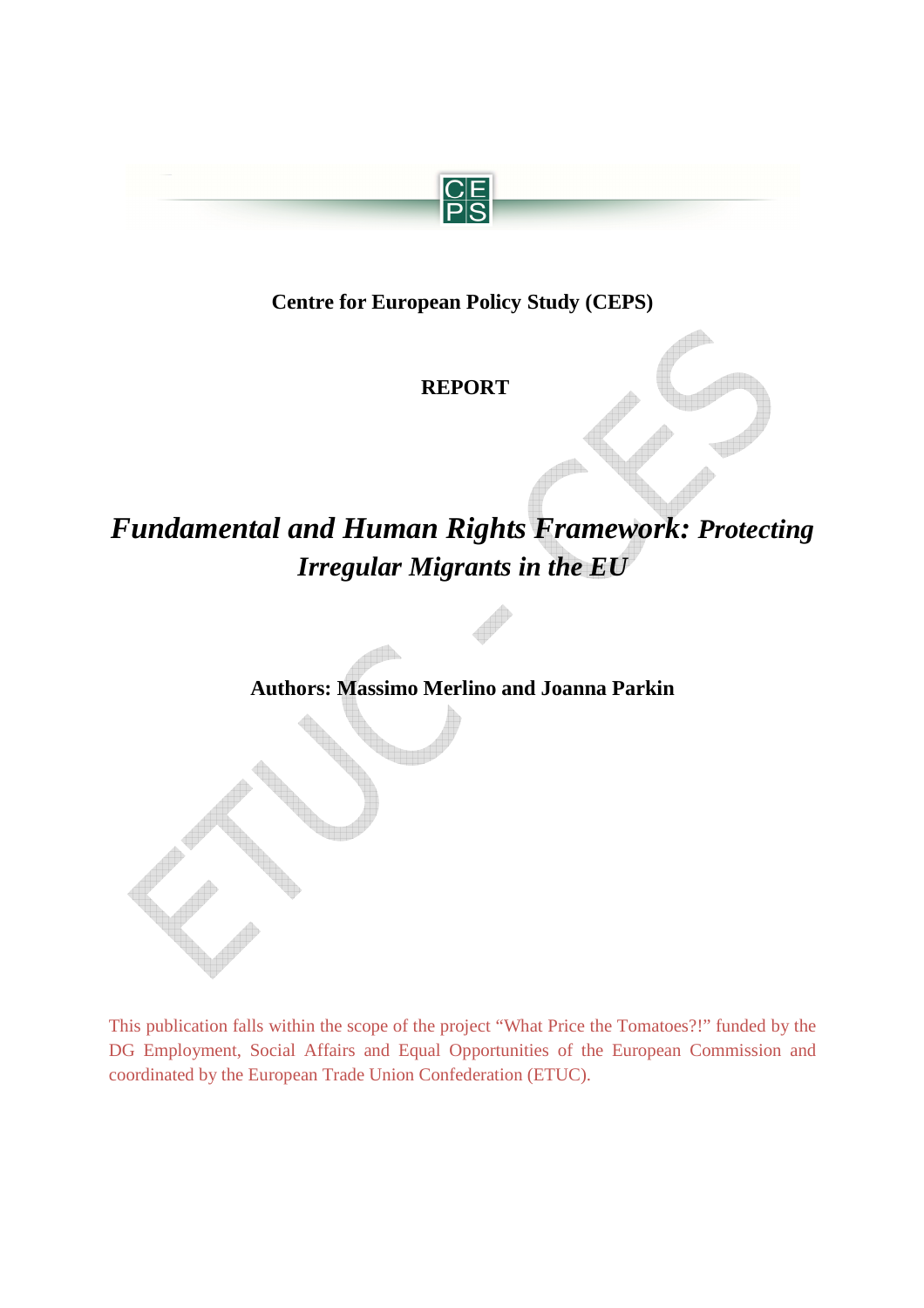# **Table of content**

### **Introduction**

## **1. The European Union framework for the protection of fundamental rights**

- 1.1 The EU Charter of Fundamental Rights
- 1.2 EU secondary immigration legislation

#### **2. Human rights in the Council of Europe framework**

- 2.1 European Convention of Human Rights and Fundamental Freedoms (ECHR)
- 2.2 European Social Charter

### **3. International Human Rights Law**

- 3.1 International Bill of Human Rights
- 3.2 Thematic Human Rights Treaties
- 3.3 International Labour Organisation (ILO)

### **Conclusions**

**List of References**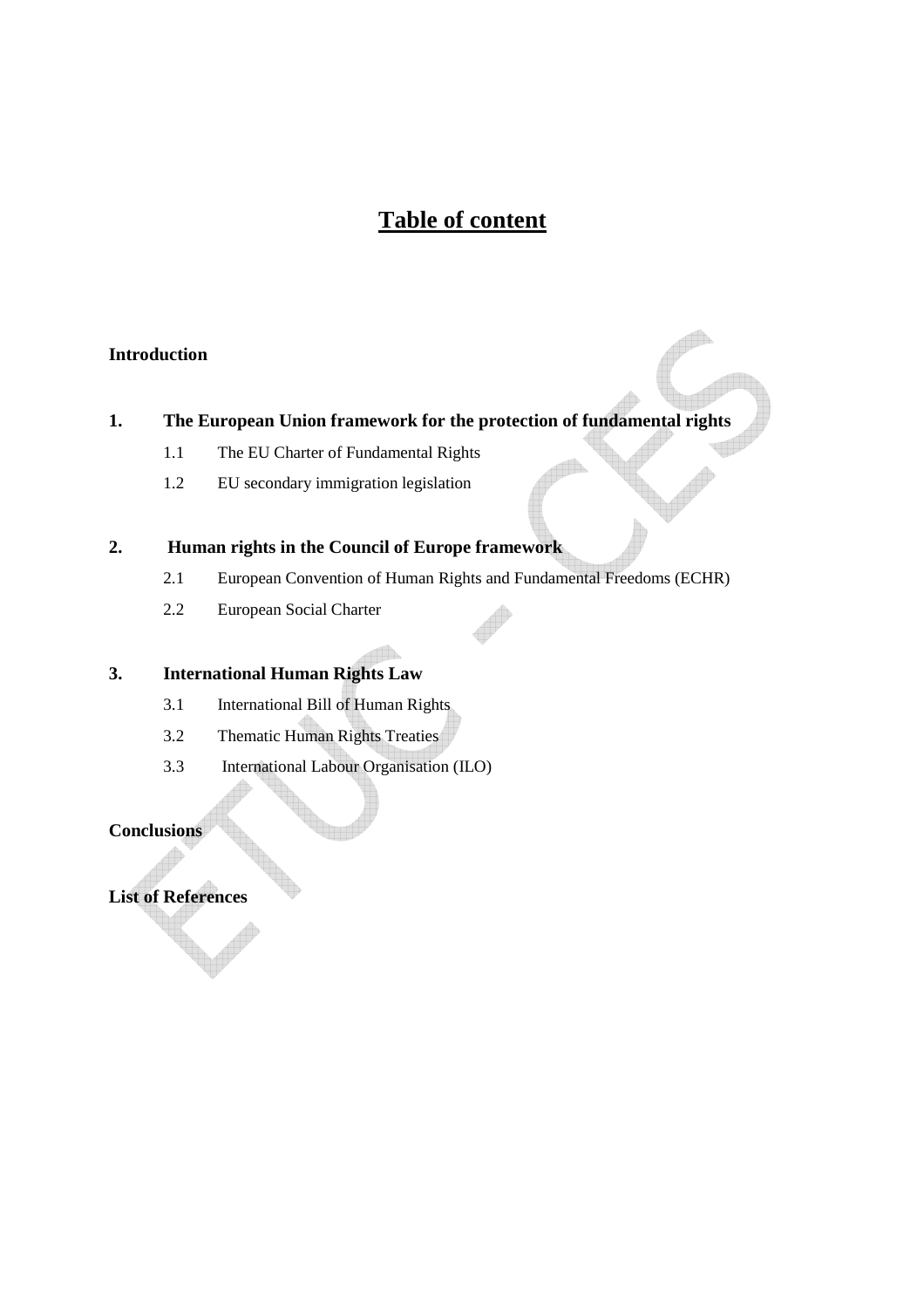# **Introduction**

Thousands of irregular migrants are living and working in the European Union in situations of acute vulnerability: denied basic labour protection, they tend to work long hours in sub-standard conditions for low pay in precarious employment. Many struggle to meet the most basic human needs: shelter, food, healthcare and education, and face the constant possibility of deportation.

Yet irregular migrants are holders of human rights and are protected by a multi-level human rights framework. This report aims to provide an overview of the fundamental and human rights applicable to irregular migrants in the European Union territory. It summarises the basic labour standards as well as the social and economic rights guaranteed within three different legal frameworks: the European Union (EU), the Council of Europe (CoE), and the international human rights treaties.

Section one analyses the set of fundamental rights granted by the EU level legal framework. It focuses particularly on the protection accorded by the EU Charter of Fundamental Rights to irregular migrants, which since acquiring a legally binding status with the entry into force of the Treaty of Lisbon in December 2009, has become the key instrument for the protection of fundamental rights for irregular migrants within the EU legal order.

Section two focuses on the human rights framework developed at regional level within the system of the Council of Europe. It examines the two primary human rights instruments of this protection regime – the European Convention on Human Rights (ECHR) and the European Social Charter – to which every EU member state is a contracting party. The application of these rights to irregular migrants will be examined against the backdrop of ongoing negotiations for the EU's accession to the ECHR with is set to reinforce the relevance of the ECHR for the EU.

Finally, section three sets out the framework of protection accorded to irregular migrants at international level. It presents the most relevant provisions of the universal human rights instruments of the UN, including the International Convention on the Protection of the Rights of all Migrant Workers and their Families (ICRMW), and of the International Labour Organisation (ILO).

Each section analyses the extent to which texts enshrining human rights can be applicable to irregular migrants and the mechanisms for the legal enforcement of rights. It does not examine the obstacles facing irregular migrants' access to rights in practice, which can be significant. This paper should therefore be read in conjunction with the accompanying CEPS report: *Irregular Migration in Europe: EU policies and the Fundamental Rights Gap*.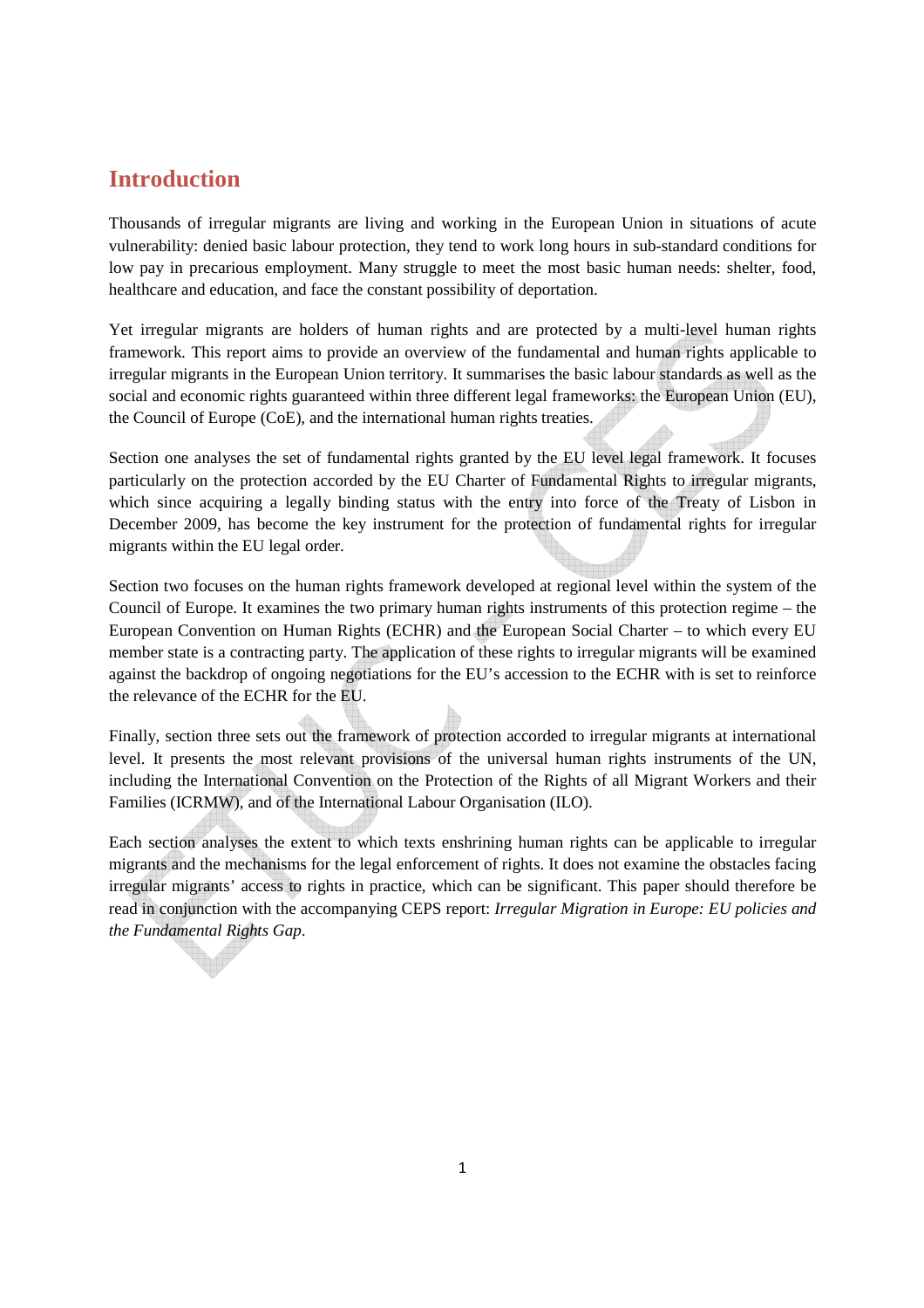# **1. The European Union framework for the protection of fundamental rights**

### **1.1. The EU Charter of Fundamental Rights**

The Charter of Fundamental Rights of the EU (hereinafter 'the Charter') constitutes the core instrument for the protection of fundamental rights in the  $EU<sup>1</sup>$  It lays down in a single text the range of civil, political, economic and social rights granted to European citizens and all persons resident in the EU. Following the entry into force of the Lisbon Treaty in 2009, the Charter is now legally binding. The result should see a strengthening of the fundamental rights framework in the scope of EU law.

dî.

All rights within the Charter apply to irregular migrants, unless explicitly stated otherwise.<sup>2</sup> Nevertheless, the Charter does accord some leeway to Member States to restrict the application of certain articles, by qualifying that rights are provided "under the conditions established by national laws and practices."

Regarding labour rights, Article 15 of the Charter enshrines the right to work and Article 12 provides the right of everyone to form and join trade unions. A further set of labour rights are provided by the Charter in Title IV "Solidarity", including Article 31 which provides the right of every worker to fair and just working conditions, including conditions which respect the health and safety of the worker. Article 31 limits maximum working hours and provides the right for rest periods and paid leave.

The Charter also provides a further set of social and economic rights, including the right of everyone to education and access to training (Article 14) and the right of access to preventive health care and to medical treatment (Article 35), although the latter is to be provided "under the conditions established by national laws and practices". Social security benefits are limited to individuals *residing or moving legally* within the EU (Article 34.2).

Also relevant to note are the Charter provisions which stipulate that everyone has the *right to an effective remedy* and *to a fair trial* before an independent and impartial tribunal, including the provision of legal aid for those who lack sufficient resources (Article 47). These procedural rights should be central to preventing violations of irregular migrants' wider fundamental rights.

The Charter specifies that the meaning and the scope of the fundamental rights which it foresees shall be the same as those laid down by the ECHR, but that this provision should not prevent EU law from providing more extensive protection (Article 52.3). This means that the Charter both guarantees as

<sup>1</sup> The Charter of Fundamental Rights of the European Union O.J. (2010/C 83/02), 30.03.2010.

<sup>2</sup> Only a limited number of rights provided in the Charter (concerning for instance, the right to vote in European Parliamentary elections or the right to consular protection abroad) are restricted to citizens or lawful residents only.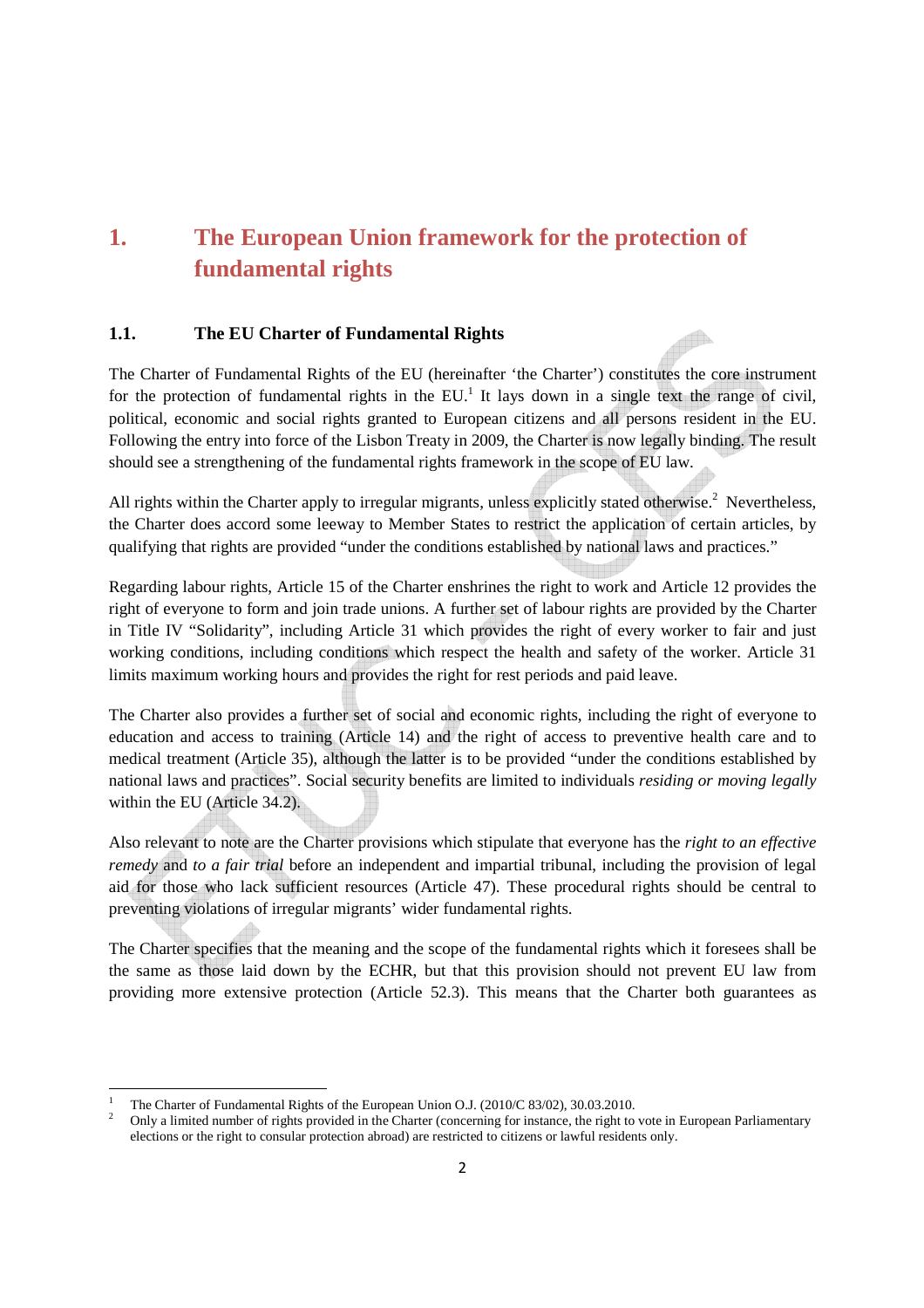minimum standards of protection the rights established by the Council of Europe system (see section 2), while at the same time allowing for Union law to provide still higher standards.<sup>3</sup>

#### **Application and Monitoring**

The Charter applies to the laws and policies of the EU institutions, and can be used to scrutinise Member States' actions only when they are implementing EU law (Article 51). Therefore the Charter has no jurisdiction in areas over which the EU has no competence.

With regard to the rights' protection of irregular migrants, the limitation on the Charter's scope of application should not be too restrictive given the transfer of several aspects of immigration policy from the national sphere to (shared) EU legal competence.

The European Commission is responsible for ensuring that EU policies are compliant with the Charter and publishes an Annual Report on the Charter's application to monitor the progress achieved. The Commission may also use the charter to challenge member states if it thought fundamental rights were being violated.

The Court of Justice of the European Union (CJEU) will also play a role in enforcing the Charter, through requests for preliminary rulings from national courts. The CJEU has developed a solid jurisprudence in rights protection, and can be expected to continue to develop fundamental rights through its case law.

### **1.2. EU Secondary Immigration Legislation**

l,

A number of secondary legislative instruments have been adopted by the EU in the domain of immigration.<sup>4</sup> However, the focus of EU immigration policy has primarily been one of migration control, manifesting in instruments for the removal of irregular migrants or penalising those who assist them, rather than rights protection. Those initiatives which do accord minimum rights to immigrants are reserved for legally residing third country nationals.

Nevertheless, provisions of the following two EU legislative instruments partially address the rights of irregular migrants:

• The Returns Directive (2008/115/EC)<sup>5</sup> provides minimum common standards and procedures for member states' removing irregular third country nationals from their territory. Though controversial, particularly provisions providing for extended detention periods, the Directive does

<sup>3</sup> O. De Schutter (2007), *Promoting and Protecting Fundamental Rights in the European Union: The Relation between the European Convention of Human Rights, the European Charter and the EU Member States Constitutions*, Briefing Paper, European Parliament, DG Internal Policies of the Union, Brussels.

<sup>4</sup> See the CEPS Report ": *Irregular Migration in Europe: EU Policies and the Fundamental Rights Gap*"

<sup>5</sup> Directive 2008/115/EC of 16 December 2008 on common standards and procedures in Member States for returning illegally staying third country nationals, (OJ 2008 L 348/98).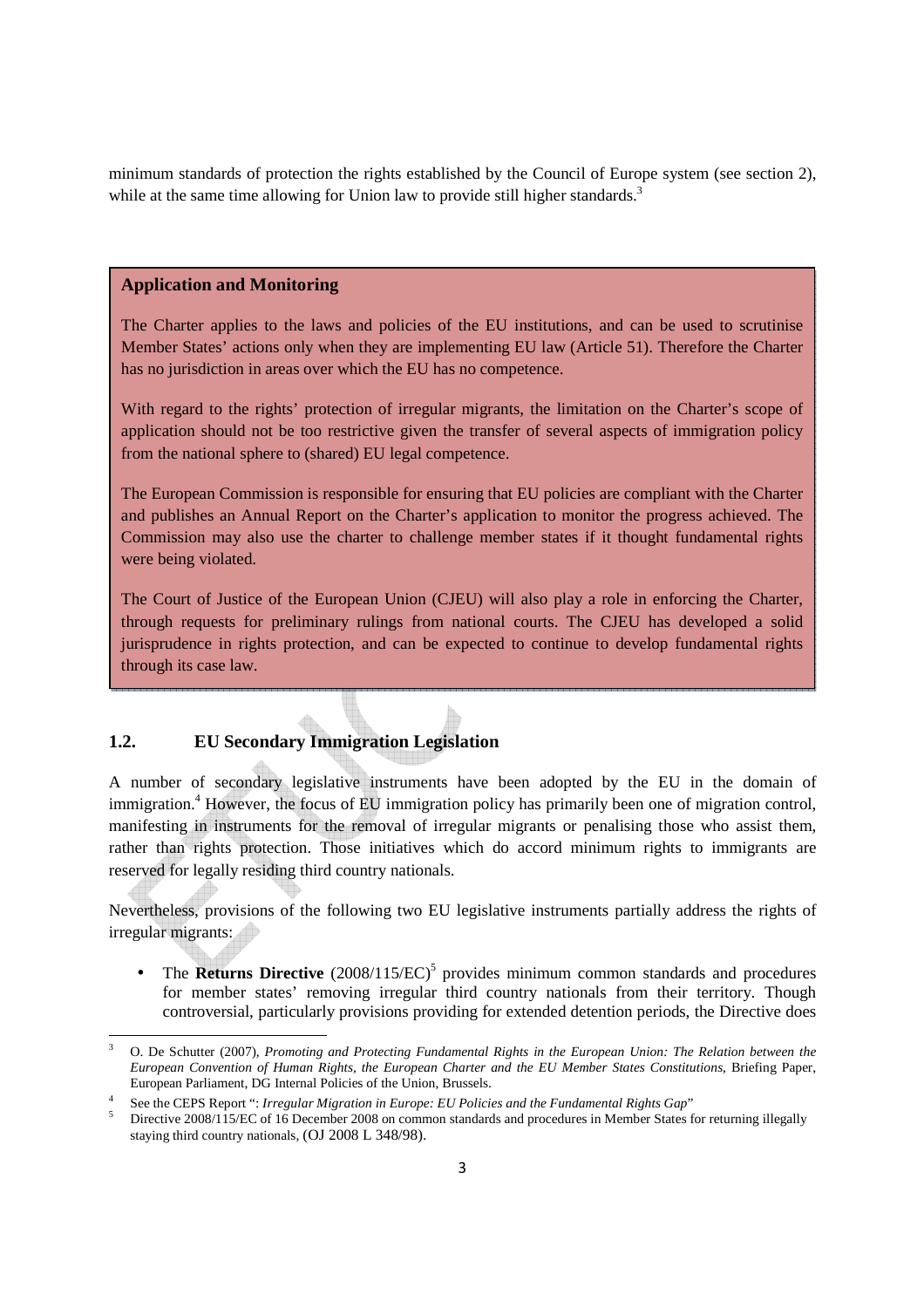provide a number of safeguards for irregular persons pending removal, for instance, the right to appeal or seek review of decisions related to return (Article 13) and to receive essential health care and, in the case of children, to access education while removal is pending (Article 14). Furthermore, the directive states that when using coercive measures for non-voluntary removal, the member states are obliged to carry them out in a proportionate manner and in accordance with fundamental rights (Article 8.4) and foreseen the possibility for Member states to grant an autonomous residence permit for compassionate, humanitarian or other reasons, to an irregular immigrant (Article 6.4).

• The Directive on residence permits for trafficking victims  $(2004/81/EC)^6$  defines the conditions for granting residence permits of limited duration to non-European Union (EU) nationals who are victims of human trafficking and (optionally) to "third country nationals who have been the subject of an action to facilitate illegal immigration to whom the residence permit offers a sufficient incentive to cooperate with the competence authorities" (para 9, preamble). Member states are obliged to offer victims of trafficking a reflection period during which time they are exempt from expulsion and granted access to accommodation, medical treatment and legal aid.

<sup>6</sup> Directive 2004/81/EC of 29 April 2004 on the residence permit issued to third-country nationals who are victims of trafficking in human beings or who have been the subject of an action to facilitate illegal immigration, who cooperate with the competent authorities (OJ 2004 L 261/19).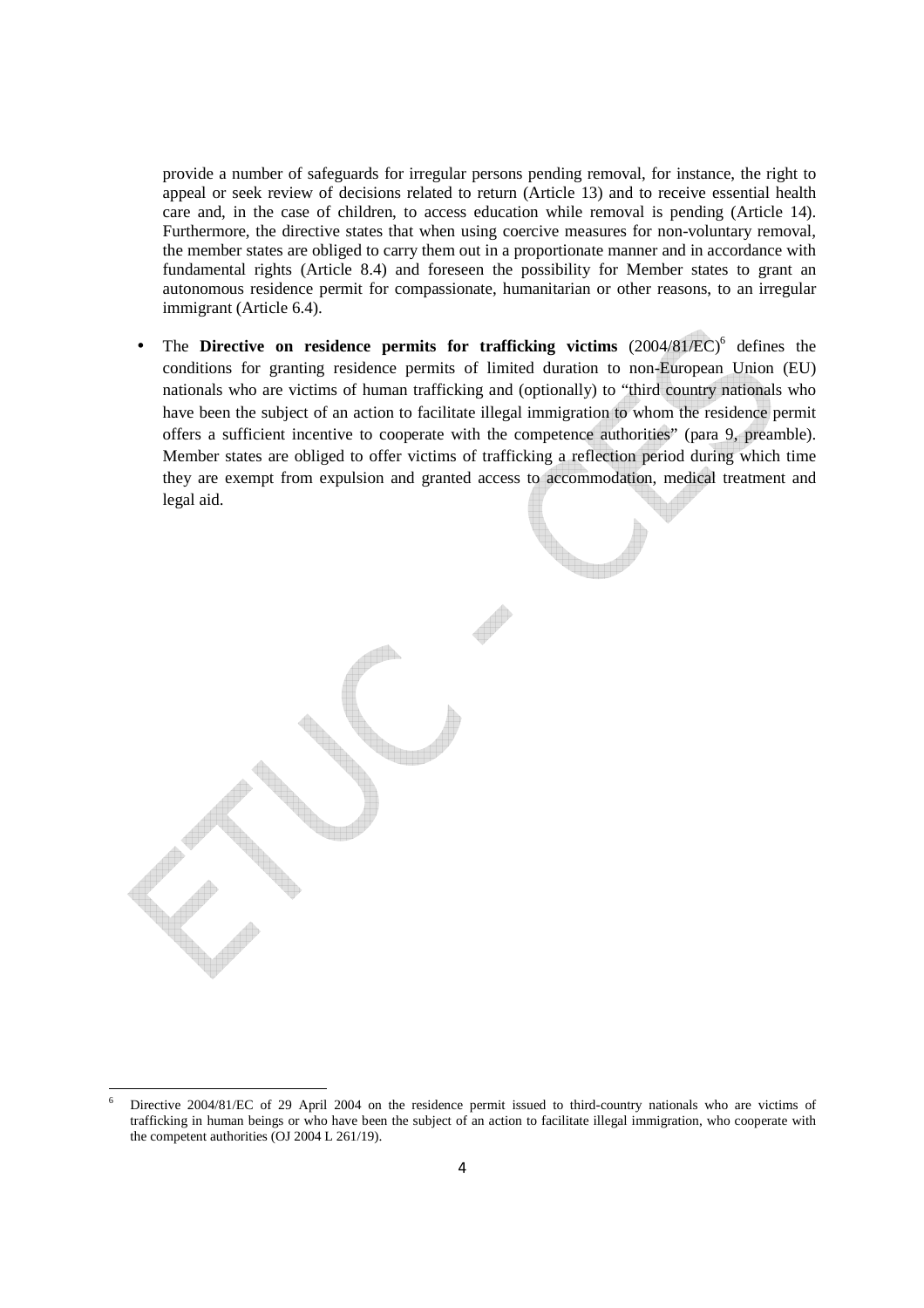# **2. Human rights in the Council of Europe framework**

Within the comprehensive human rights framework of the Council of Europe, which includes about 200 legally binding treaties or conventions, there are two core human rights instruments: the European Convention of Human Rights (ECHR) and the European Social Charter (ESC).

Both instruments provide a framework of protection which is also applicable to irregular migrants. The proactive case law of both the European Court of Human Rights (ECtHR) and the European Committee on Social Rights – bodies charged with monitoring the application of the ECHR and the ESC – has been central to extend their respective reaches in protecting the fundamental rights of irregular migrants. However, the

### **2.1. The European Convention of Human Rights**

 $\overline{a}$ 

The ECHR is of general application, meaning that its rights and freedoms apply to *everyone* within the jurisdiction of the contracting parties.<sup>7</sup> It covers primarily civil and political rights, such as prohibition of slavery and forced labour, right to respect for private and family life, freedom of association and free assembly, right to an effective legal remedy and prohibition of discrimination.

Among this set of rights, two articles in particular are central for the protection of irregular migrants in the EU: Article 3, the right not to be subject to torture or inhuman and degrading treatment and Article 8, the right to family and private life.

Article 3 ECHR, which prohibits torture as well as cruel, inhuman or degrading treatments is relevant for irregular migrants for three reasons. First, it provides safeguards for irregular migrants in detention condition.<sup>8</sup> Second, it restricts the authorities of the contracting states from proceeding with expulsions which would lead to prohibited treatment. Here, both conditions in the country of destination, as well as the personal characteristics of the foreigner (relating to age, pregnancy, health, etc.) are taken into account when determining the legality of the expulsion. Third, Article 3 is relevant for the protection of basic social and economic rights. The denial of basic social services (such as food, shelter or medical treatment) may bring the individual to conditions of destitution which could amount to inhuman and or degrading treatment.<sup>9</sup>

Article 8 ECHR on the right to family and private life has also been invoked to limit the scope of a contracting state's power to expel or refuse entry to a third country national. The European Court of

<sup>7</sup> See Article 1 of the ECHR which states that "The High Contracting Parties shall secure to everyone within their jurisdiction the rights and freedoms defiend in Section 1 of this Convention."

<sup>8</sup> In the *Saadi* case the ECtHR considered that the detention of a foreigner "can be to prevent his effecting an unauthorised entry" but provided guidelines to avoid arbitrariness, specifying that the place and conditions for detention should be appropriate, "bearing in mind that the measure is applicable not to those who have committed criminal offences but to aliens who have fled from their country". ECtHR Saadi v. United Kingdom, No. 13229/03, 29 January 2008, paragraph 74.

<sup>9</sup> Invoking Article 3 for the protection of basic social and economic rights has tended to be reserved for the most severe cases of destitution, such as those involving the withdrawal of medical treatment for the medically ill.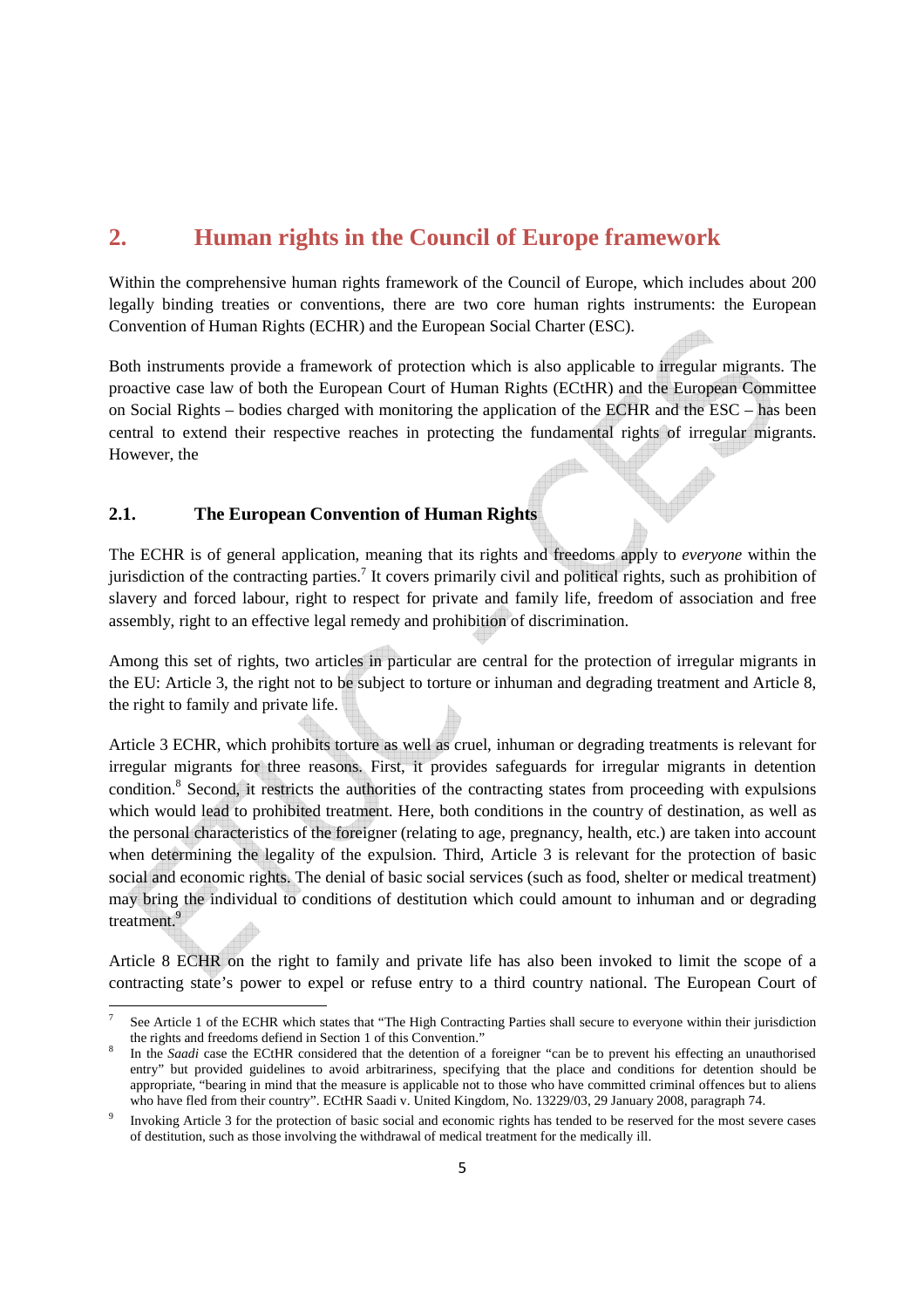Human Rights (ECtHR) has developed an extensive jurisprudence on the basis of Article 8, with which it may constrain national admission or expulsion decisions, contending that deportation would lead to an unjustified interference with the right of family life in the country of residence.<sup>10</sup>

Indeed, in taking a proactive approach to interpreting the provisions of the ECHR, the European Court of Human Rights (ECtHR) has played a decisive role in the development of an extensive body of jurisprudence drawing on the foundations provided by the Convention. In this way, it has expanded the reach of the Convention beyond political and civil rights, to include also the protection of certain social rights. For instance, the ECtHR has considered the legal position of the individual in social security law as 'ownership', with any disproportionate interference constituting a violation of the right to property as established by Article 1 of the first protocol to the Convention.<sup>11</sup> This could be relevant for irregular migrant workers who may have accrued social security rights and who are granted the right to property under the ECHR.

#### **Application and Monitoring**

l,

All 27 EU member states are contracting parties of the ECHR. *Everyone* within the jurisdiction of a contracting party, after having exhausted all national judicial remedies, can lodge complaints against any of those contracting parties before the ECtHR in Strasbourg.

The judgments of the ECtHR are legally binding on the signatory states. Where the ECtHR rules that there has been a violation of the ECHR, the member state responsible can be compelled to pay compensation to the victim whose rights have been infringed and required to take adequate remedial measures to comply with the legal obligations following from the judgement. It is then for the Council of Europe's Committee of Ministers to ensure that these remedial measures are properly implemented by the state in question.

The European Union is currently not party to the Convention. This means that if an individual feels that their rights have been infringed by acts and bodies of the EU institutions, including when EU Member States are acting in compliance with EU law, the ECtHR is limited in the scrutiny it can exercise. This has risked creating a gap in the European framework for the protection of fundamental rights.

This mismatch should be rectified once the EU becomes a signatory of the ECHR, as foreseen by the Treaty of Lisbon (Article 6 TEU). Accession to the Convention should ensure that the EU is subject to more rigorous external control and monitoring in human rights matters.

<sup>&</sup>lt;sup>10</sup> See for instances the cases: ECtHR Berrehab v. the Netherlands, No. 10730/84, 21 June 1988; ECtHR Moustaquim v. Belgium, No. 12313/86, 18 February 2001.

See K. Kapuy (2009), 'European and International Law in Relation to the Social Security of Irregular Migrant Workers', in D. Pieters and P. Schoukens (eds.) *The Social Security Coordination Between the EU and Non-EU Countries*, Oxford: Intersentia, pp. 129-30.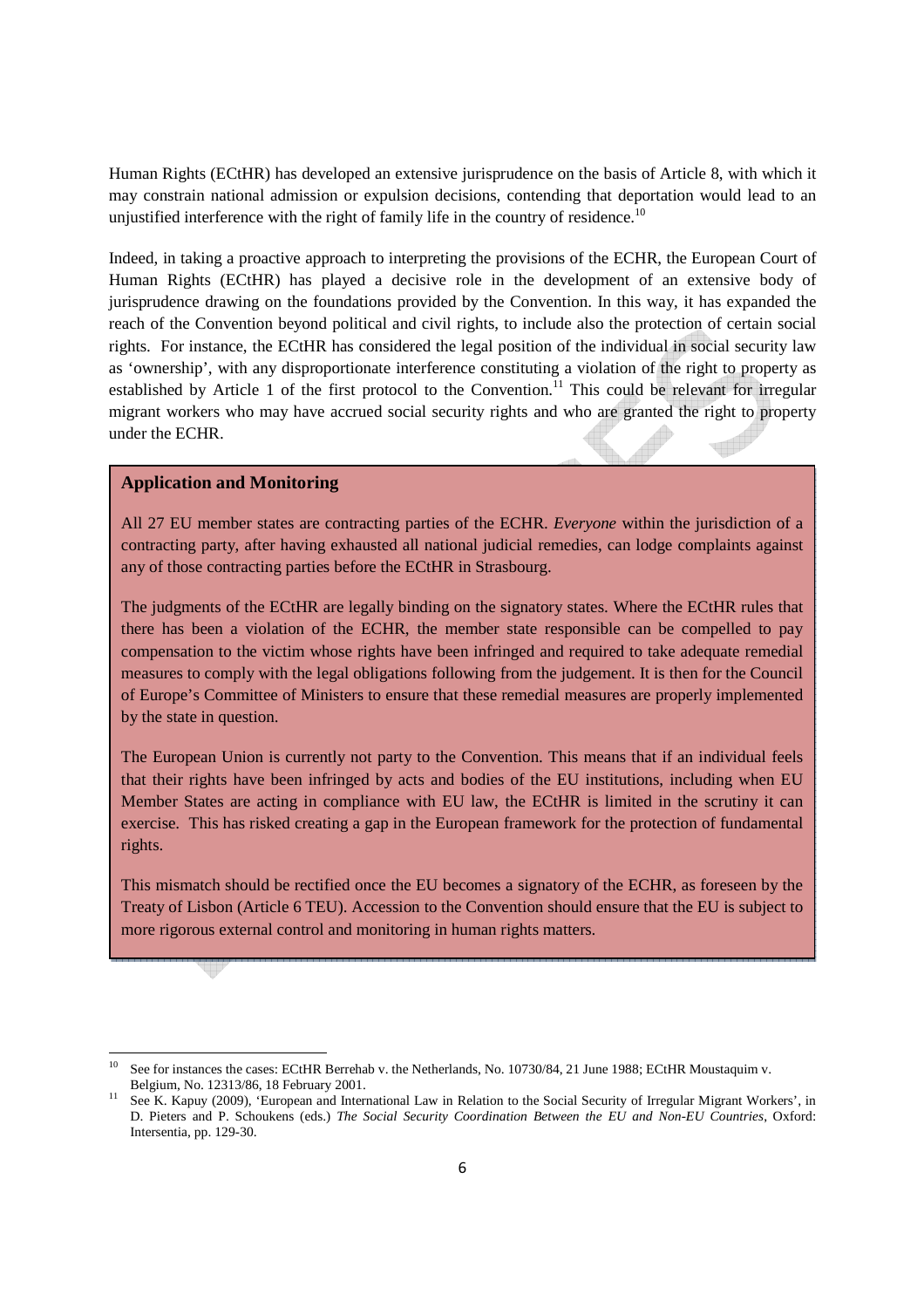#### **2.2. The European Social Charter**

The European Social Charter  $(ESC)^{12}$  complements the ECHR by offering further guarantees of economic and social human rights, including housing, healthcare, social security and education. However, the personal scope of the Social Charter is more limited than that of the ECHR. The Appendix of the ESC stipulates that the Charter is limited to "… foreigners only in so far as they are nationals of other Parties *lawfully resident or working regularly* within the territory of the Party concerned …" (emphasis added).

Despite the fact that the wording of the ESC excludes irregular migrants from its scope of application, there are examples of exceptions, particularly where cases relate to children. In the formal complaint *FIDH v. France*<sup>13</sup> the European Committee on Social Rights (the body charged with overseeing complaints received concerning violations of the Charter) stated that "legislation or practice which denies entitlement to medical assistance to foreign nationals, within the territory of a State Party, even if they are there illegally, is contrary to the Charter". The Committee stressed that health care is a prerequisite for the preservation of human dignity, which is a fundamental value in European human rights law.<sup>14</sup>

Similarly, in the complaint *Defence for Children International v. the Netherlands*,<sup>15</sup> the European Committee on Social Rights call attention to the fact that the right to shelter is directly linked to the right to life, social protection, and respect for the child's human dignity and best interests. Consequently, the Committee concluded that: "states parties are required, under Article 31.2 of the revised Charter, to provide adequate shelter to children unlawfully present in their territory for as long as they are in their jurisdiction".<sup>16</sup>

#### **Application and Monitoring**

 $\overline{a}$ 

All 27 EU member states are signatories of the European Social Charter.

To ensure the effective enforcement of social rights, the Social Charter is monitored through the system of "collective complaints". This system permits social partners and non-governmental organisations to lodge collective complaints of violations of the Charter with the European Committee of Social Rights. Admissible complaints are forwarded to the Committee of Ministers. The Committee of Minsters may then adopt a resolution recommending the state to take action to meet its obligations to the Charter.

 $\overline{\phantom{a}}$ 

<sup>&</sup>lt;sup>12</sup> First adopted in 1961, the European Social Charter was revised in 1996. In this Chapter we refer to the Revised European Social Charter.

<sup>13</sup> See the European Committee on Social Rights, *International Federation for Human Rights (FIDH) v. France*, Collective Complaint No. 14/2003, Decision on the merits of 8 September 2004, available at: http://www.coe.int/t/dghl/monitoring/socialcharter/Complaints/CC14Merits\_en.pdf (14.06.2010).

<sup>14</sup> European Committee on Social Rights, *International Federation for Human Rights (FIDH) v. France*, Collective Complaint No. 14/2003, Decision on the merits of 8 September 2004, paragraphs 31 and 32.

<sup>&</sup>lt;sup>15</sup> Defence for Children International v. the Netherlands, Complaint No 47/2008, European Committee on Social Rights.

<sup>&</sup>lt;sup>16</sup> Defence for Children International v. the Netherlands, Complaint No 47/2008, European Committee on Social Rights, paragraph 64 of the Decision.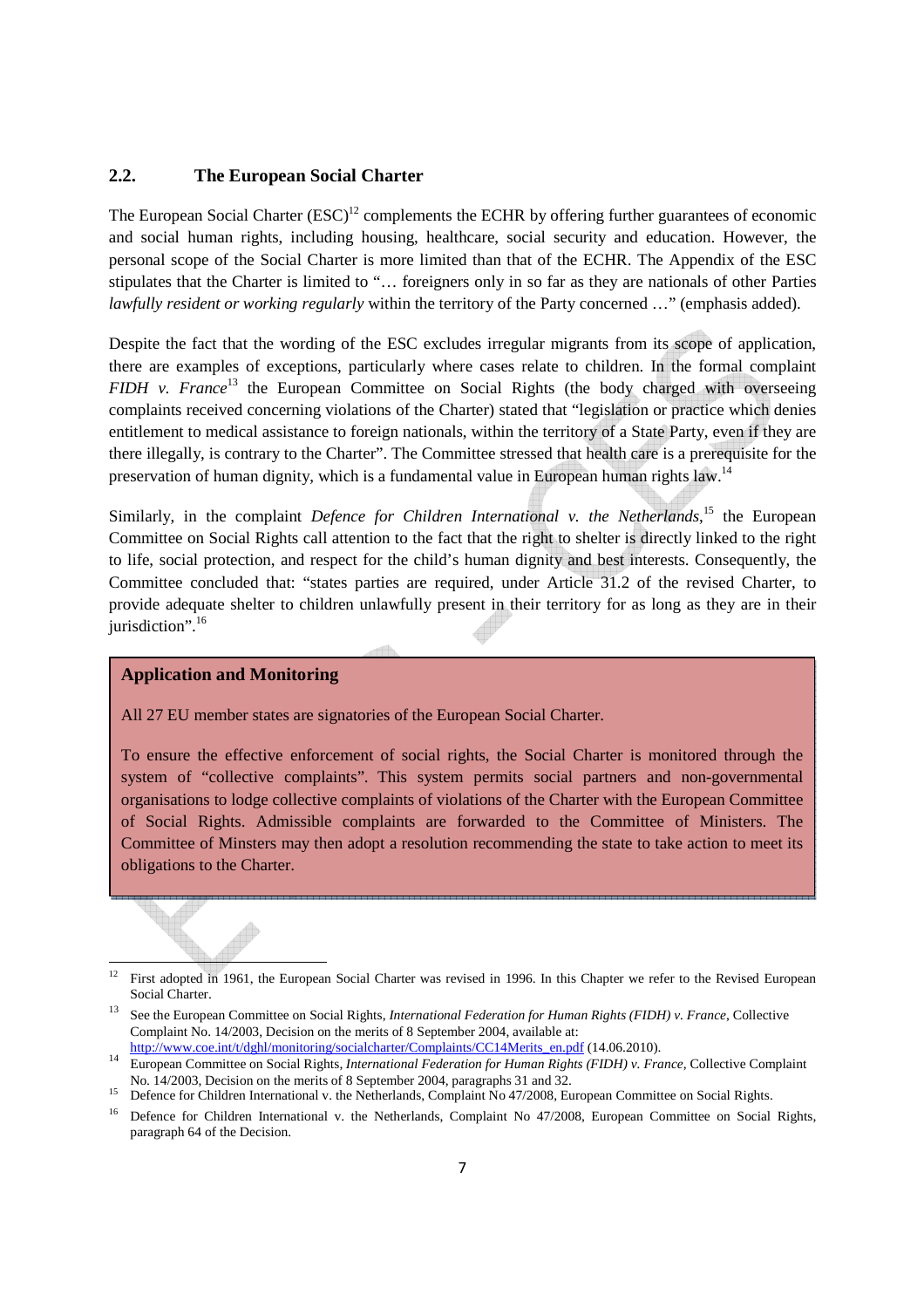# **3. International Human Rights law**

International human rights law comprises the International Bill of Human Rights (consisting of the Universal Declaration of Human Rights and two Covenants) and a further six core UN human rights treaties, known as thematic treaties. Together, these instruments represent the set of international norms and standards for the protection and promotion of human rights.<sup>17</sup>

International human rights norms are generally applicable to every person as a consequence of being human, irrespective of their migration status. Therefore, as a general rule, human rights apply to irregular migrants unless they are expressly excluded from the personal scope of application of the provision.

 $\sim$ 

|           | <b>International Bill of Human Rights</b>                                                                                | <b>Date</b> | <b>Monitoring Body</b> |
|-----------|--------------------------------------------------------------------------------------------------------------------------|-------------|------------------------|
|           | Universal Declaration of Human Rights (UDHR)                                                                             | 1948        |                        |
|           | The Covenant on Civil and Political Rights (ICCPR)                                                                       | 1966        | <b>CCPR</b>            |
|           | The Covenant on Economic Social and Cultural Rights<br>(ICESCR)                                                          | 1966        | <b>CESCR</b>           |
|           | <b>Thematic Human Rights Instruments</b>                                                                                 | <b>Date</b> | <b>Monitoring Body</b> |
| $\bullet$ | The International Convention on the Elimination of All Forms<br>of Racial Discrimination (CERD)                          | 1965        | <b>CERD</b>            |
|           | Convention on the Elimination of All Forms of Discrimination<br><b>Against Women (CEDAW)</b>                             | 1979        | <b>CEDAW</b>           |
|           | The Convention Against Torture and Other Cruel, Inhuman or<br>Degrading Treatment or Punishment (CAT)                    | 1984        | <b>CAT</b>             |
| $\bullet$ | Convention on the Rights of Child (CRC)                                                                                  | 1989        | <b>CRC</b>             |
|           | International Convention on the Protection of the Rights of All<br>Migrant Workers and Members of their Families (ICRMW) | 1990        | <b>CMW</b>             |
|           | Convention on the Rights of Persons with Disabilities (CRPD)                                                             | 2006        | <b>CRPD</b>            |

### **3.1 International Bill of Human Rights**

 $\overline{a}$ 

**The Universal Declaration of Human Rights (UDHR)** sets out in 30 articles the human rights entitled to every individual. It clearly stipulates that everyone is entitled to the rights and freedoms set forth in the

<sup>&</sup>lt;sup>17</sup> The Office of the High Commissioner for Human Rights has defined these 9 Conventions as "Core Human Rights Instruments". List available at: http://www2.ohchr.org/english/law/ (04.06.2010).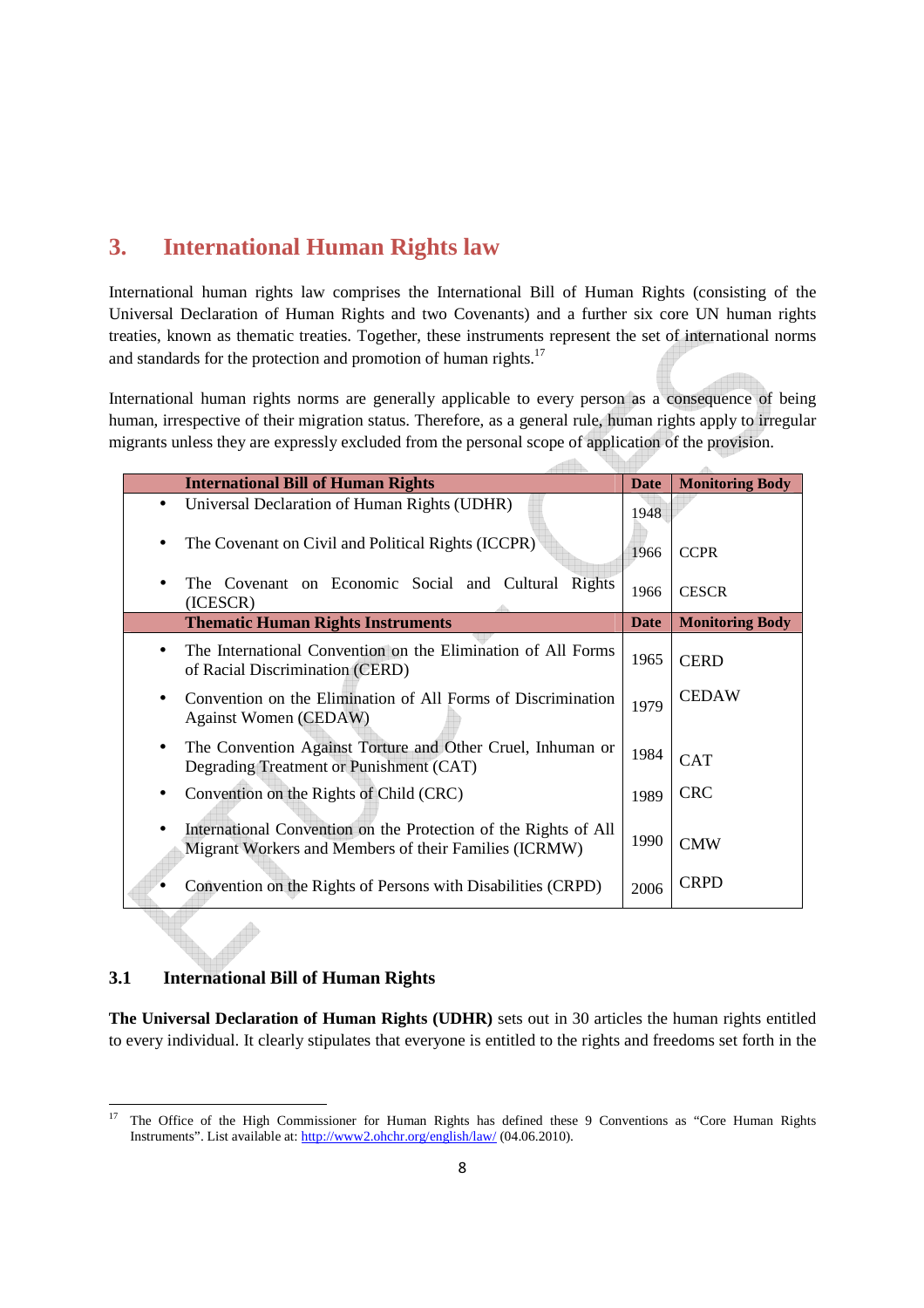Declaration, "*without distinction of any kind*, such as race, colour, sex, language, religion, political or other opinion, *national* or social origin, property, birth "*or other status*" (emphasis added).<sup>18</sup>

As the UDHR is of a declaratory nature, it is not legally binding. To give the standards in the UDHR legal force, the Covenant on Civil and Political Rights (ICCPR)<sup>19</sup> and the Covenant on Economic Social and Cultural Rights  $(ICESCR)^{20}$  were developed. They provide a set of political and civil rights (ICCPR) and economic, social and cultural rights (ICESCR) which are legally binding on those States which ratify them. The two covenants and the declaration are known as the International Bill of Human Rights.

**The Covenant on Civil and Political Rights** is applicable to everybody, including irregular migrants, although certain rights (such as the right to vote or to be elected) are limited to citizens and others stipulate that only apply to lawfully residing aliens. $21$ 

**The Covenant on Economic Social and Cultural Rights**, which enshrines rights including those relating to just and favourable conditions, to social protection, education, an adequate standard of living and the highest attainable standards of physical and mental health, does not make any distinction on the basis of nationality or legal status.

However, the interpretation of the personal scope of the ICESCR' social rights (in particular social security, social services, medical care and health protection) has proved controversial. In 1985, the UN Declaration on "The Human Rights of Individuals who are not Nationals of the Country in which They Live" limited the application of social rights only to migrants *lawfully* residing in the territory of the State. Afterwards, the Committee on Economic, Social and Cultural Rights  $(CESCR)^{22}$  specified in two General Comments that irregular migrants are also entitled to the right of health care.<sup>23</sup>

### **3.2. The Other Thematic Human Rights Treaties**

l,

In addition to the International Bill of Human Rights, five further so-called "thematic treaties" have been developed in order to protect specific groups:

The **International Convention on the Protection of the Rights of All Migrant Workers and Members of their Families** (ICRMW) is the most important universal instrument concerning immigrant workers. Adopted in 1990, it entered into force in 2003 and offers a common supranational framework of

<sup>&</sup>lt;sup>18</sup> Universal Declaration of Human Rights, G.A. Res. 217A (III), Articles 2 and 3, U.N. Doc A/810 at 71 (1948).

<sup>19</sup> International Covenant on Civil and Political Rights. United Nations General Assembly Resolution 2200A [XX1]. 16 December 1966.

<sup>&</sup>lt;sup>20</sup> International Covenant on Economic, Social and Cultural Rights. United Nations General Assembly Resolution 2200A (XXI). 16 December 1966.

<sup>&</sup>lt;sup>21</sup> Such as the right of movement and to choose his residence (Article 12) and the limits on the expulsion of aliens (Article 13).

<sup>&</sup>lt;sup>22</sup> The CESCR is the monitoring body of the ICESCR. For a full explanation of how the monitoring bodies operate, see the text box on page 12 on Application and Monitoring.

<sup>&</sup>lt;sup>23</sup> CESCR, General Comment N.14: the right to the highest attainable standard of health (Article 12), E/C.12/2000/4, paragraph 34; CESCR, General Comment N.19: the right to social security (Article 9), E/C.12/GC/19, paragraph 37.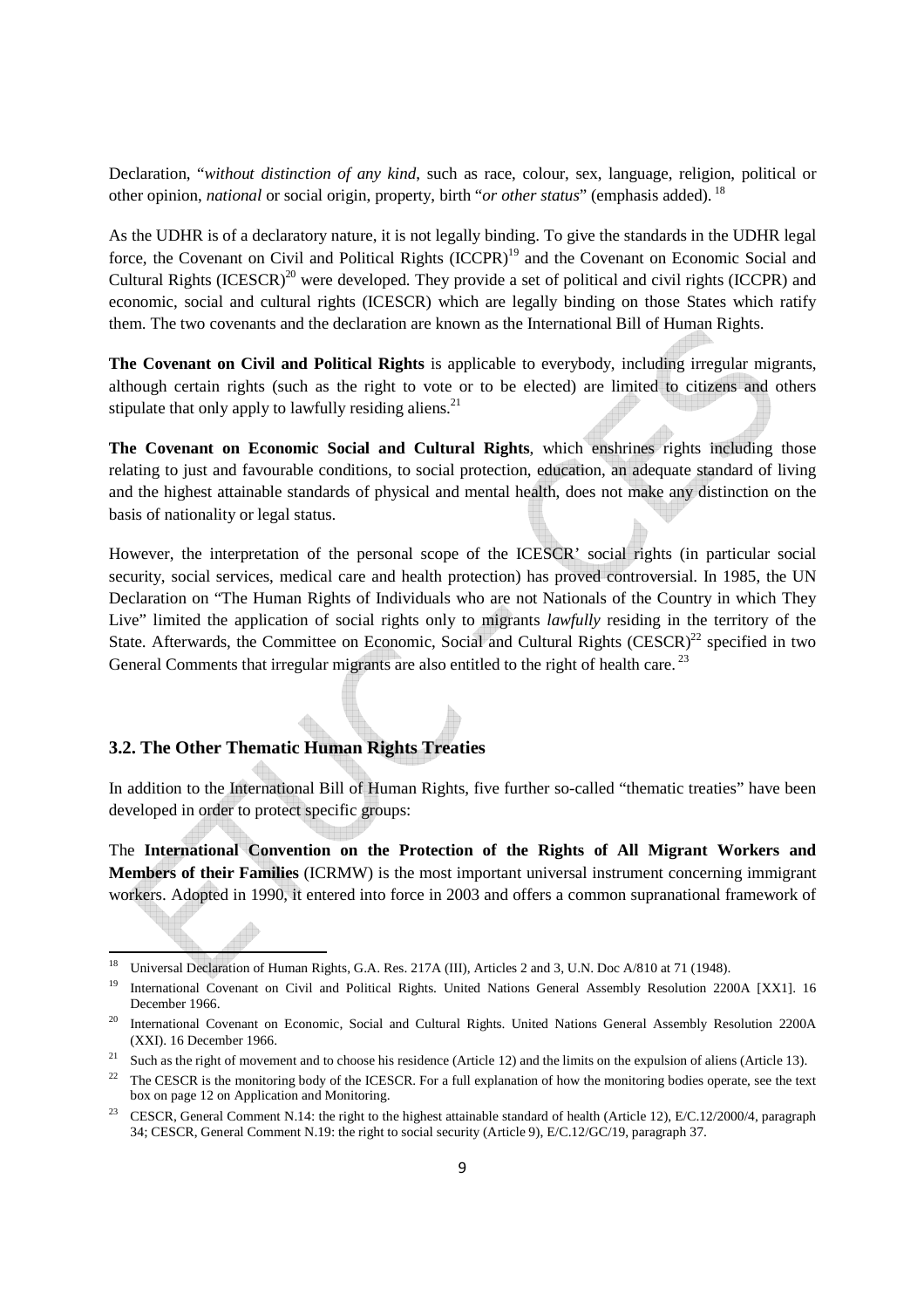basic norms and principles on how to develop labour immigration policies.<sup>24</sup> The fact that no EU Member State has yet ratified the ICRMW (alongside the other major immigrant receiving states such as the US and Canada) creates an important gap in the framework of protection for migrant workers, particularly those in an irregular situation. $25$ 

The ICRMW applies to all migrant workers and members of their families "without distinction of any kind" (Article 1). It offers a comprehensive and non-discriminatory definition of a migrant worker as "a person who is to be engaged, is engaged or has been engaged in a remunerated activity in a State of which s/he is not a national" (Article 2.1).

The rights included in Part III (Articles 8 to 35) of the ICRMW are addressed to *all migrant workers and their family members irrespective of their administrative status*. <sup>26</sup> Article 25(1) guarantees equal treatment (including in relation to nationals) in respect of remuneration, other conditions of work and other terms of employment. The following two paragraphs of Article 25 specify that it is not lawful to derogate from the above principles in private contracts and that the irregular status of the worker does not alter in any way the legal or contractual obligations of the employer. Irregular migrant workers and their family members are also granted the right to join trade unions (Article 26) and, with respect of social security, "…shall enjoy in the state of employment the same treatment granted to nationals..." (Article 27).<sup>27</sup> Beside employment rights, the ICRMW also grants minimum procedural rights in case of detention (Articles 16 and 17) or expulsion (Articles 22 and 23).

Further to the ICRMW, rights enshrined in the other thematic treaties could also be relevant for irregular migrants:

• The Convention on the Elimination of All Forms of Racial Discrimination<sup>28</sup> calls on state parties to undertake a policy of eliminating racial discrimination, which is defined as:

"any distinction, exclusion, restriction or preference based on race, colour, descent, or national or ethnic origin which has the purpose or effect of nullifying or impairing the recognition, enjoyment or exercise, on an equal footing, of human rights and fundamental freedoms in the political, economic, social, cultural or any other field of public life" (Article 1(1)).

The CERD stipulates that it does not protect against discrimination on the grounds of citizenship, that is between citizens and non-citizens (Article 1(2)). However, this does not mean that "non-

<sup>24</sup> For a more detailed overview of the ICRMW see V.A. Leary (2003), 'Labour Migration', in A.T. Aleinikoff and V. Chetial (eds.), *Migration and International Legal Norms*, The Hague: TMC Asser Press, p. 234.; R. Cholewinski, P. de Guchteneire and A. Pecoud (eds.) *Migration and Human Rights: The United Nations Convention on Migrant Workers' Rights*, Cambridge: Cambridge University Press.

<sup>&</sup>lt;sup>25</sup> See the International Steering Committee for the Campaign for Ratification of the Migrants' Rights Convention, *Guide on Ratification of the International Convention on the Protection of the Rights of All Migrant Workers and Members of their Families*, available at: www.migrantsrights.org (14.06.2010).

<sup>&</sup>lt;sup>26</sup> Part IV (Articles 36 to 56) only covers those who are documented or in a regular status/situation.

<sup>27</sup> Article 27 guarantees equal treatment between migrants and nationals in respect of social security "in so far as they fulfill the requirements provided for by the applicable legislation of that State and the applicable bilateral and multilateral treaties." Although it is in Part III (applicable to all workers) the state could apply exceptions for undocumented not to be covered in 'its applicable legislation'.

<sup>28</sup> For more detailed overview of the CERD see P. Thornberry (2005), 'Confronting Racial Discrimination: A CERD Perspective', in *Human Rights Law Review*, Vol. 5, No. 2, pp.239-269.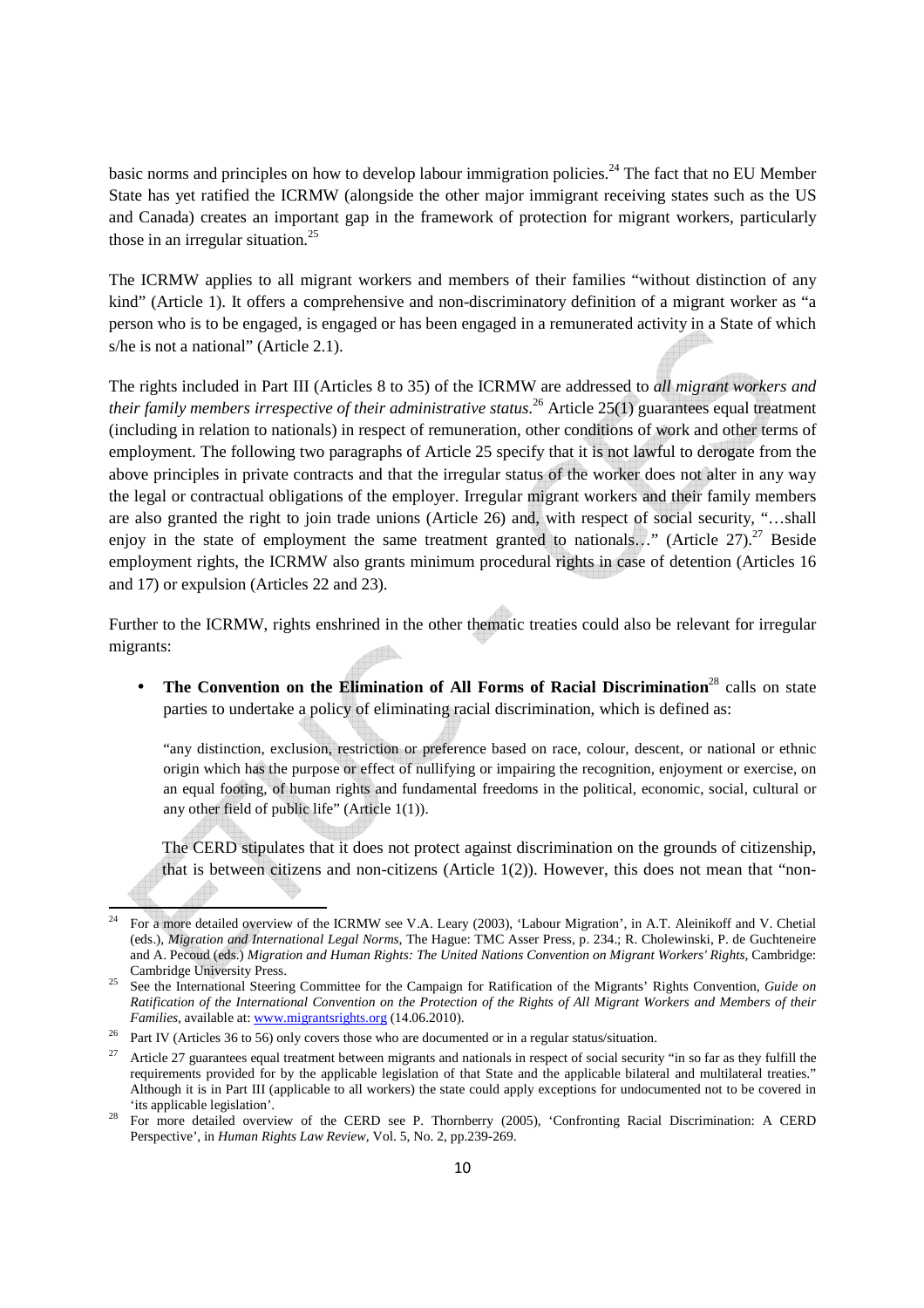citizens" are completely excluded from protection by the Convention. As highlighted by the CERD's monitoring Committee in its General Comment N.30 on "Discrimination against non citizens",<sup>29</sup> guarantees against racial discrimination apply also to non-citizens regardless of their immigration status.<sup>30</sup>

- **The Convention on the Elimination of All Forms of Discrimination Against Women**<sup>31</sup> has interpreted by its relevant Committee as granting basic human rights (such as access to legal remedies and justice; and for rights whilst in detention) to undocumented women migrant workers.<sup>32</sup>
- **The Convention on the Rights of the Child**<sup>33</sup> also applies a broad personal scope, stating (in Article 2) that its provisions apply to every child in a signatory state: "*without discrimination of any kind* irrespective of the child's or his or her parent's or legal guardian's race, colour, sex, language, religion, political or other opinion, national, ethnic or social origin, property, disability, birth or *other status*" (emphasis added). The General Comment No. 6 of the Committee on the rights of the Child has further specified that the rights enshrined in the CRC, if not explicitly stated otherwise, apply to all children irrespective of their status.<sup>34</sup>

<sup>29</sup> Committee on the Elimination of Racial Discrimination, General Comment No. 30: Discrimination against non-citizens, 01/10/2004, paragraph 7.

- <sup>30</sup> K. Kapuy (2009), 'European and International Law in Relation to the Social Security of Irregular Migrant Workers', in D. Pieters and P. Schoukens (eds.) *The Social Security Coordination Between the EU and Non-EU Countries*, Oxford: Intersentia, pp. 124-125.
- <sup>31</sup> UN Committee on the Elimination of Discrimination against Women, General Recommendation No. 26 on women migrant workers, CEDAW/C/2009/WP.1/R, provides for the rights of undocumented women migrant workers to; Right to enjoy the highest attainable standard of health and facilities for the treatment of illness and rehabilitation of health; right to education; etc.).
- <sup>32</sup> K. Kapuy (2009), 'European and International Law in Relation to the Social Security of Irregular Migrant Workers', in D. Pieters and P. Schoukens (eds.) *The Social Security Coordination Between the EU and Non-EU Countries*, Oxford: Intersentia, pp. 124-125.
- <sup>33</sup> Convention on the Rights of the Child, General Assembly resolution 44/25, 20 November 1989.

l,

<sup>34</sup> Committee on the Rights of the Child, General recommendation No. 6: Treatment of unaccompanied and separated children Outside their country of origin, CRC/GC/2005/6. Cited in PICUM (2007) *Undocumented Migrants Have Rights! An Overview of the International Human Rights Framework*, p.13.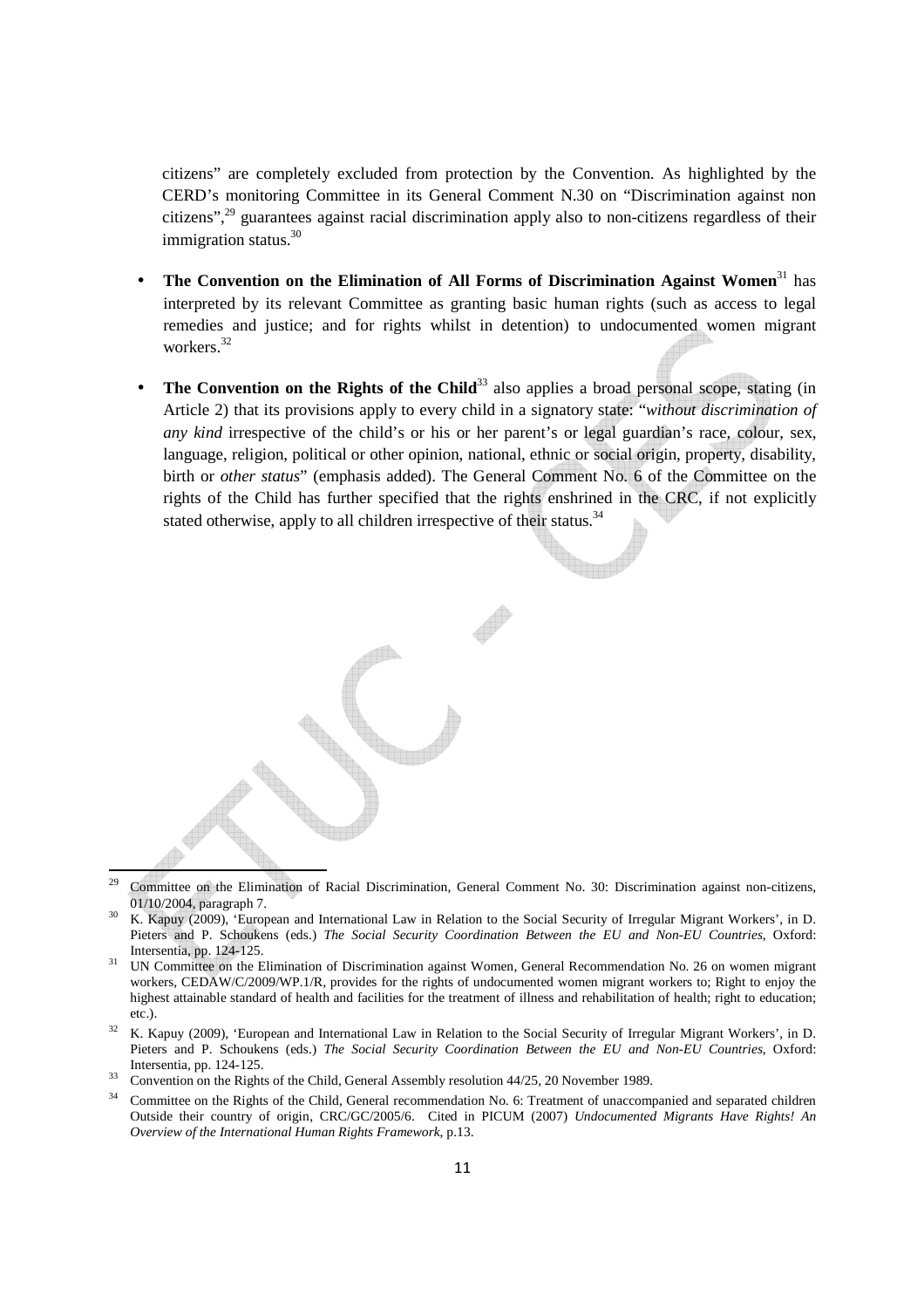#### **Application and Monitoring**

In general, all EU member states have ratified and are subsequently bound to comply with the above international treaties (with the exception of the ICRMW).

Each of the above-mentioned international treaties has established a committee of experts tasked with monitoring the execution of its provisions (and eventual protocols) by the signatory states.\* Each state party must regularly submit reports detailing its implementation of the rights envisaged in the relevant convention. The monitoring committees then send comments and recommendations to the state parties drawn up on the basis of the national reports.

The reporting procedure is complemented by three other monitoring mechanisms:

- **Individual complaints** can be submitted (under certain conditions) by anyone alleging a violation of treaty rights by a state party to the following treaty monitoring bodies: HRC, CERD, CAT and CEDAW.
- **Inquiries** may be initiated by the CAT and the CEDAW in case of well-founded information indicating serious or systematic violations by a state party.
- **Inter-state complaints**, concerning alleged violations of the treaty by another State party, are foreseen by some human rights treaties – such as the CAT, the CMW, the CERD, the CCPR and the CEDAW – but have never been used.

\* For a list of the core international human rights instruments and their monitoring bodies see the web page of the Office of the United Nation Commissioner for Human Rights: http://www2.ohchr.org/english/law/index.htm (14.06.2010).

 $\overline{\phantom{a}}$ 

### **3.3 International Labour Organisation (ILO)**

The ILO sets minimum standards of basic labour rights through the adoption of conventions and nonbinding recommendations.

In 1998 the ILO adopted the **ILO Declaration on Fundamental Principles and Rights at Work**. <sup>35</sup> This declaration establishes that all member states, even if they have not ratified the ILO conventions, are nevertheless obliged through their membership of ILO to respect the basic labour rights contained within them, including freedom of association and to collective bargaining; elimination or forced or compulsory labour; abolition of child labour and elimination of discrimination with regard to employment.

The principal ILO instrument addressing irregular migrant workers is the **Migrants Workers Convention N.143**. According to Article 1 of the convention, each state signatory should undertake to respect the basic human rights of *all* migrant workers. The convention stipulates that migrant workers should not be regarded as irregular due to the loss of employment (Article 8), nor should they be deprived of their rights in respect of the work they have performed. According to Article 9, the migrant worker

<sup>35</sup> ILO (1998), *ILO Declaration on Fundamental Principles and Rights at Work*, Geneva.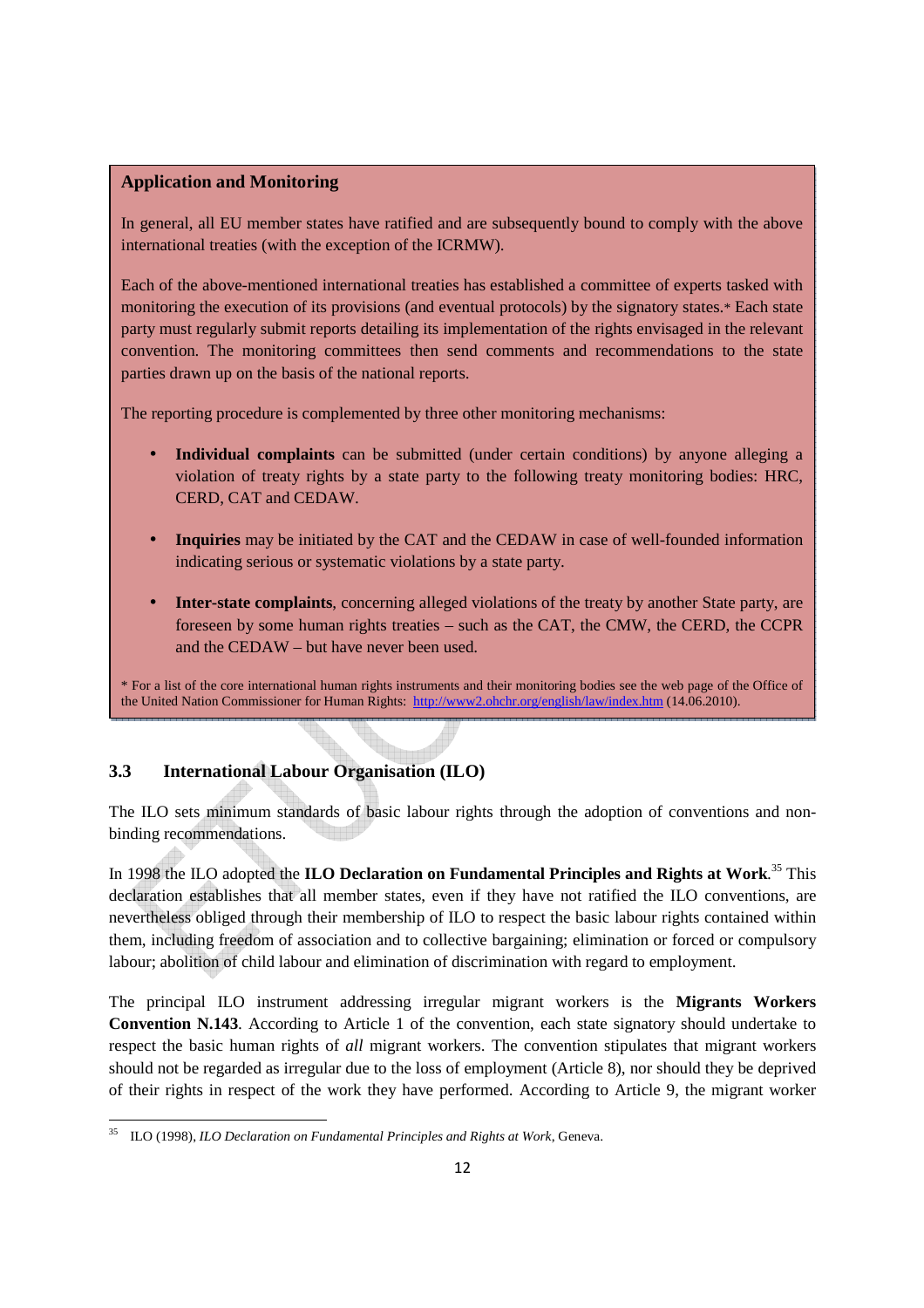shall enjoy equality of treatment for him or herself and family in terms of the rights accrued in past employment, such as remuneration, social security and other benefits.

Aside from Convention 143, the other ILO conventions partially apply to irregular migrants, unless explicitly stated otherwise. This position was affirmed in the 2004 **Resolution Concerning a Fair Deal for Migrant Workers in a Global Economy**, which stated:

"It is important to ensure that the human rights of irregular migrant workers are protected. It should be recalled that the ILO instruments apply to all workers, unless otherwise stated. Consideration should be given to the situation of irregular migrant workers, ensuring that their human rights and fundamental labour rights are effectively protected, and that they are not exploited or treated arbitrarily."<sup>36</sup>

#### **Application and Monitoring**

The ILO foresees two kinds of supervisory mechanisms for the application and promotion of international labour standards:

- The regular supervision which consists of a regular examination of periodic reports submitted by Member States.
- Special procedures, which are based on the submission of a representation or a complaint.



<sup>&</sup>lt;sup>36</sup> International Labour Organisation "Resolution concerning a fair deal for migrant workers in a global economy", extracted from the Report of the Committee on Migrant Workers, Geneva 2004.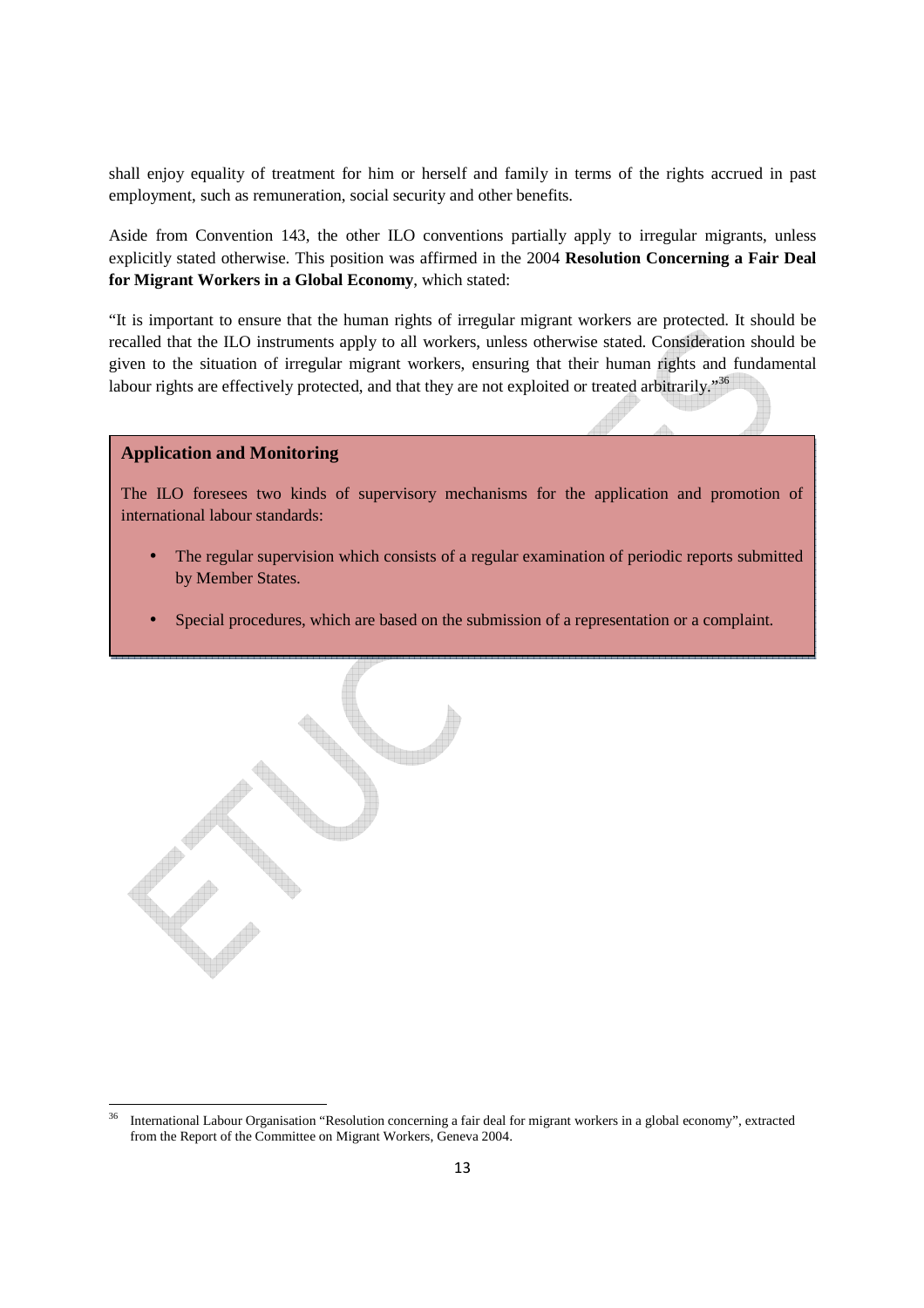# **Conclusions**

This report has synthesised the human rights framework covering irregular migrants in the EU. In doing so it clearly demonstrates that, contrary to popular assumptions and the practices of certain legislatures, irregular migrants are holders of fundamental rights. The European and international human rights instruments enshrine and enforce rights which, unless expressly stated otherwise, are applicable to everyone independent of a person's status. The fact of not complying with the conditions for entry, stay or residence in a Member State should not deprive an individual from certain basic rights which are shared by all human beings.

At EU level, basic labour standards as well as a range of socio-economic, cultural and civic rights are now protected within a legally binding Charter. Those who would feel their rights threatened by measures adopted by the EU institutions and by the EU Member States may challenge them before national courts and the CJEU.

Within the framework of the Council of Europe, both the ECtHR and the European Committee on Social Rights have played a central role in expanding the reach of the provisions of the ECHR and the ESC and upholding the fundamental rights of irregular migrants. Future accession of the EU to the ECHR should empower the ECtHR to reinforce its scrutiny of the EU institutions and of Member States when implementing EU law.

Finally, the international human rights instruments established within the UN and the ILO frameworks provide a set of international norms and standards for the protection and promotion of human rights, including labour rights that are applicable to irregular migrants. However, ratification by the EU member states of the UN Convention on the Protection of the Rights of All Migrants Workers and Members of their Families would provide a much needed reinforcement of the protection framework for this group.

More generally, despite being covered by a comprehensive framework at EU and international level, irregular migrants encounter important obstacles to realising the basic rights to which they are entitled. Wider awareness of their rights, coupled with a stricter monitoring of their application by the relevant bodies would go some way to ensure a stronger enforcement of rights for irregular migrants in the future.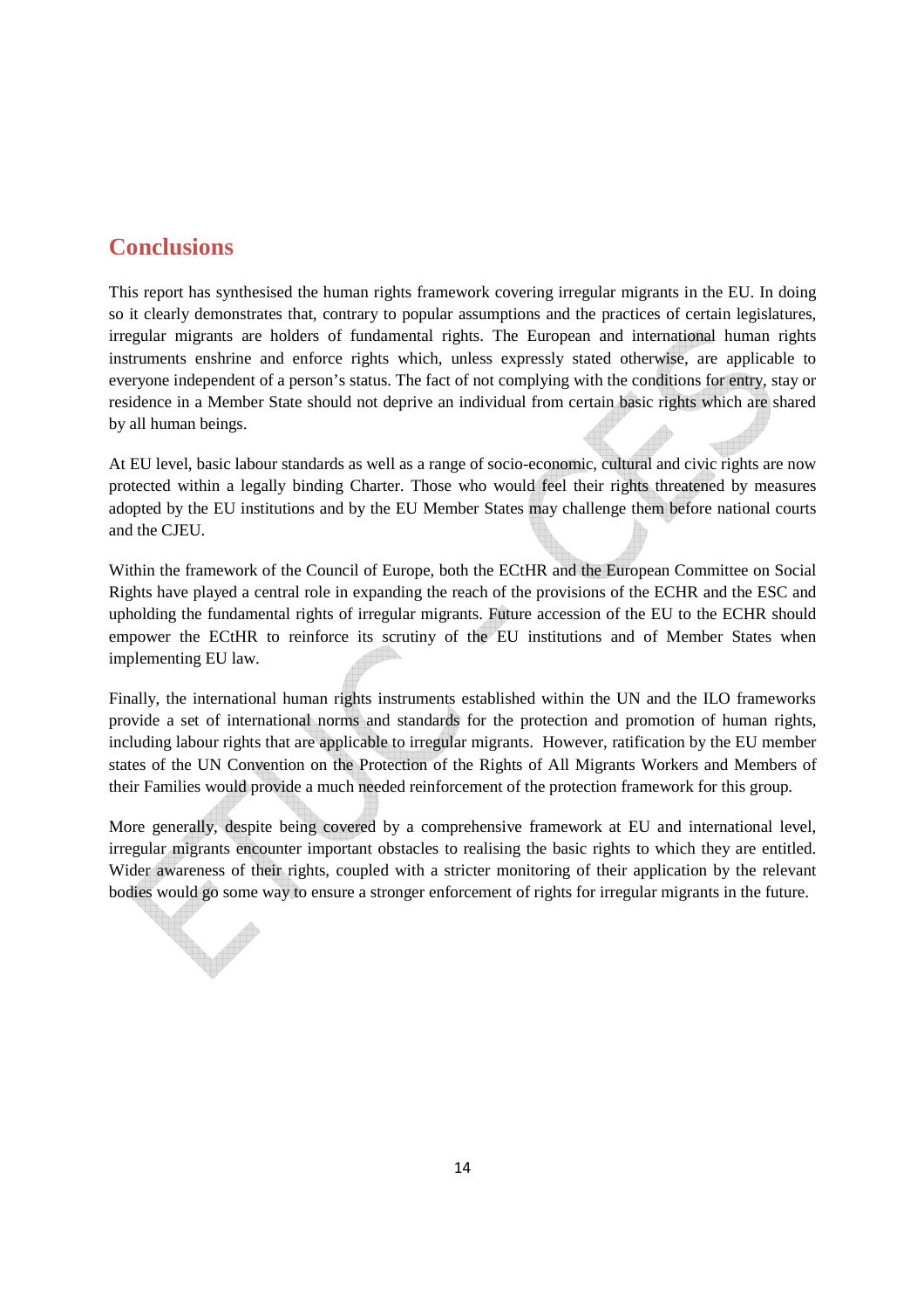#### **List of References**

- Aleinikoff, T. A. and V. Chetail (eds) (2003), *Migration and International Legal Norms*, The Hague: TMC Asser Press.
- Cholewinski R. Migrant Workers in International Human Rights Law: Their Protection in Countries of Employment. Oxford: Clarendon Press, 1997.
- Cholewinski R., Bogusz B., Cygan A., and Szyszczak E. eds. Irregular Migration and Human Rights:Theoretical, European and International Perspectives. Leiden: Martinus Nijhoff, 2004.
- Cholewinski R. (Rapporteur). Report of the Ad Hoc Working Group on Irregular Migrants (MG-AD). Doc. MGAD (2003) 3. Strasbourg 12 March 2004.
- Cholewinski R. Study on Obstacles to Effective Access of Irregular Migrants to Minimum Social Rights. Strasbourg: Council of Europe Pub., 2005.
- Cholewinski R. Protecting Migrant Workers in a Globalized World. March 2005. Available online at: http://www.migrationinformation.org/Feature/display.cfm?id=293
- Costello, C. (2006), 'The Bosphorus Ruling of the European Court of Human Rights: Fundamental Rights and Blurred Boundaries in Europe', in *Human Rights Law Review*, Vol. 6, No. 1, pp. 87-130.
- De Guchteneire P. and Pécoud A. Migration, Human Rights and the United Nations: an Investigation Into the Low Ratificatio Record of the UN Migrant Workers Convention. Geneva: Global Commission on International Migration, October 2004. Available online at: http://www.gcim.org/gmp/Global%20Migration%20Perspectives%20No%203.pdf
- De Schutter, O. (2007), *Promoting and Protecting Fundamental Rights in the European Union: The Relation between the European Convention of Human Rights, the European Charter and the EU Member States Constitutions*, Briefing Paper, European Parliament, DG Internal Policies of the Union, Brussels.
- De Tapia S. New Patterns of Irregular Migration in Europe. Strasbourg: Council of Europe Publications, 2004.
- De Varennes F. Strangers in Foreign Lands: Diversity, Vulnerability and the Rights of Migrants. 2003.Available online at: http://www.unesco.org/most/paper\_devarennes.pdf
- Ghosh B. Elusive Protection, Uncertain Lands: Migrants' Access to Human Rights. Geneva: International Organization for Migration, 2003.
- Guild, E. (2004), "Who is an Irregular Immigrant", in B. Bogusz, R. Cholewinski, A. Cygan and E. Szyszczak (eds), *Irregular Migration and Human Rights: Theoretical, European and International Perspectives*, Leiden: Martinus Nijhoff Publishers, pp. 3-28.